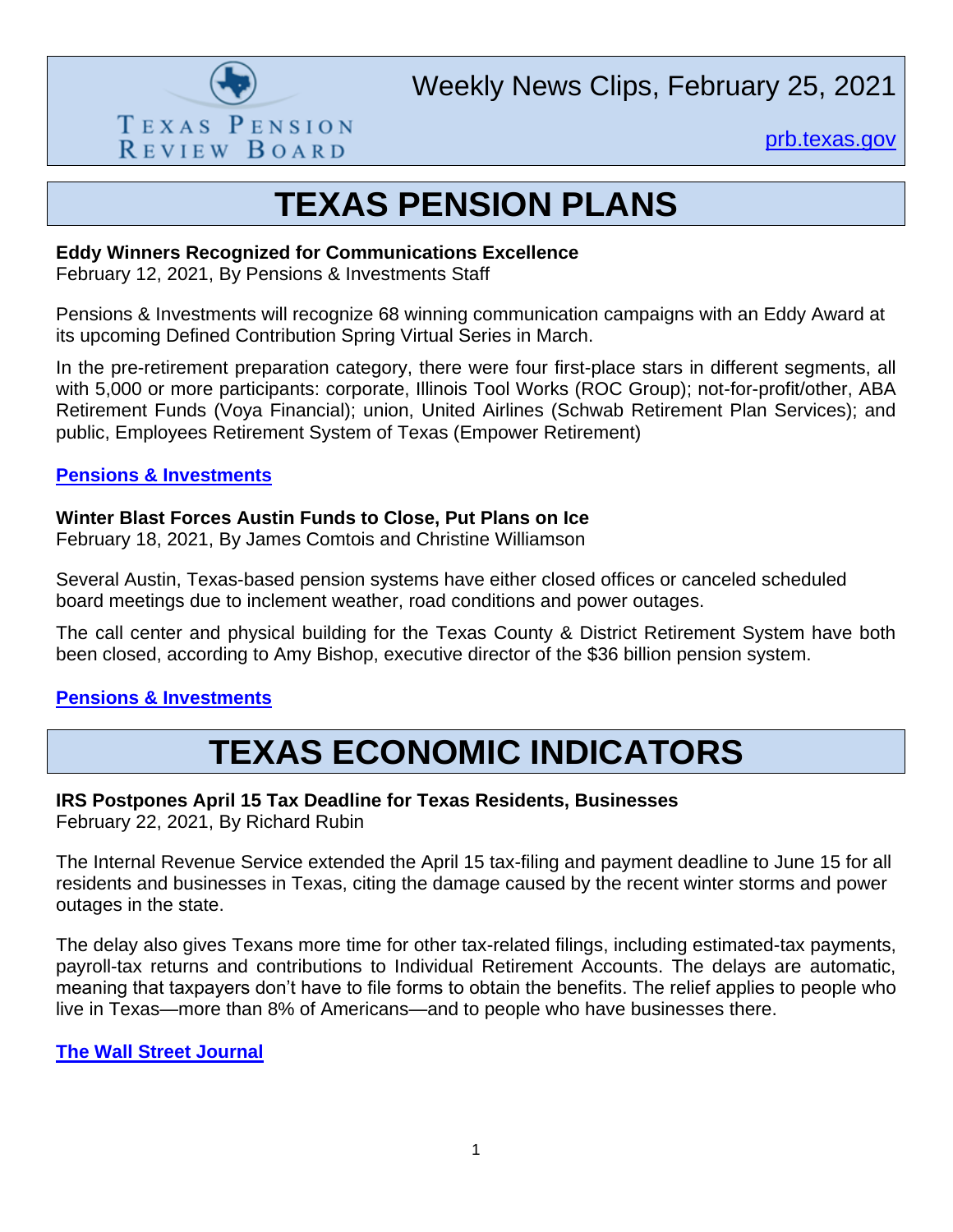### **Texas Deep Freeze Could Bring Staggering Bills for Cities and Utilities**

February 22, 2021, By Richard Williamson

Texas temperatures have returned to seasonal norms, but the public finance crisis from last week's deep freeze is just beginning. The winter blitz led to blackouts, frozen pipes and a 10,000% surge in wholesale power prices in an economy already struggling with the COVID-19 pandemic.

S&P, in a comment on the Texas situation, said it does not anticipate any immediate credit impacts from the rotating outages because the effects on revenues are likely to be modest compared to annual income.

## **[The Bond Buyer](https://webcache.googleusercontent.com/search?q=cache:bSKIk8bYmGIJ:https://www.bondbuyer.com/news/texas-deep-freeze-could-bring-staggering-bills-for-cities-utilities+&cd=2&hl=en&ct=clnk&gl=us)**

#### **Winter Storm Could Cost Texas More Money Than Any Disaster in State History** February 25, 2021, By Mitchell Ferman

The winter storm that left dozens of Texans dead, millions without power and nearly 15 million with water issues could be the costliest disaster in state history, potentially exceeding the \$125 billion in damage from Hurricane Harvey.

As of Monday, state agencies reported spending \$41 million on the storm, and local governments had spent \$49 million, according to Nim Kidd, chief of the Texas Department of Emergency Management. Kidd said he expects the state to be reimbursed for 75% of its expenses by the federal government. Only a fraction of local governments reported their spending, and he said the expenses already incurred by state and local governments only account for emergency costs. Kidd has not yet reported the cost of damage to state infrastructure.

# **[The Texas Tribune](https://www.texastribune.org/2021/02/25/texas-winter-storm-cost-budget/)**

# **NATIONAL PENSION, INVESTMENTS & LEGAL**

### **To Plug a Pension Gap, This City Rented Its Streets. To Itself.**

February 16, 2021, By Mary Williams Walsh

The City of Tucson, Ariz., decided last year to pay rent on five golf courses and a zoo — to itself. In California, West Covina agreed to pay rent on its own streets. And in Flagstaff, Ariz., a new lease agreement covers libraries, fire stations and even City Hall.

They are risky financial arrangements born of desperation, adopted to fulfill ballooning pension payments that the cities can no longer afford. Starved of cash by the pandemic, cities are essentially using their own property as collateral of sorts to raise money to pay for their workers' pensions.

# **[The New York Times](https://www.nytimes.com/2021/02/16/business/dealbook/pension-borrowing-retirement.html)**